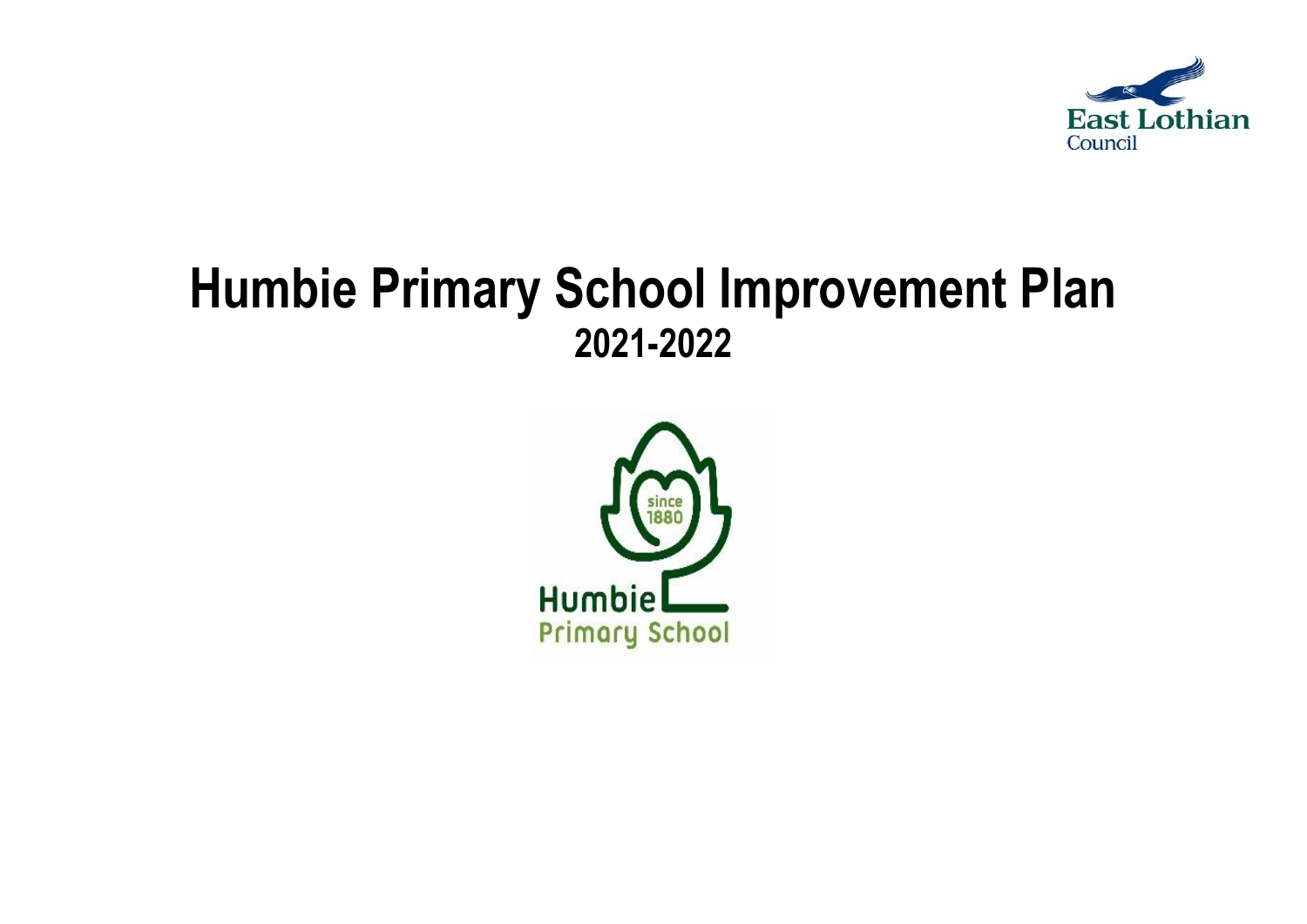# **Our School Context**

Following an extended period of time where there have been a number of Head Teachers be appointed and moving on from Humbie Primary School, it is hoped that the appointment of a permanent Head teacher will help to bring a sense of stability to the school community. The new Head Teacher is committed to working with learners, staff and the wider school community to bring about effective sustainable improvements which will align with the schools strengths, needs and ambition.

This year has also been challenging for the school community for a variety of reasons including a change in the SLT structure, a new Head teacher and an extended period of lockdown. The school community has worked hard to try to meet the changes with drive and enthusiasm, ensuring the school continues to move forward.

The end of year has also seen a number of staff members move on for personal reasons, or because temporary contracts have come to an end. This brings a time where the school community might feel unsettled. However SLT are taking steps to try to ensure that we have a consistent team to move forward with over the coming years as we continue on our journey towards excellence.

### **School Context**

Humbie Primary School is a small, non-denominational, co-educational school. Our school building is situated in the picturesque village of Humbie. The school stands in the beautiful East Lothian countryside. The playground is spacious with a woodland area as an integral part of their play space. Our learners often utilise the wider community including the community orchard, Joy's Field to the back of the school, for outdoor learning,. The school also has access to an additional sports field which is used for physical education and the daily mile. Within our school building we have access to 2 classrooms, a GP room, a library, school office and Head Teacher office. Next session the school office will be relocated and the Early Years Setting will be reinstated.

Humbie Primary School currently has a roll of 19 learners from P2 to P7 who learn in one multi-composite class. The majority of children in our school attend as a result of placing requests. The decision has recently been made to reinstate our Early Years Setting from August 2021. When it reopens our Early Years Setting will offer full days to meet 1140 hours across the 38 week (term time) to a maximum of 14 learners.

We benefit from a very active and supportive Parent body who work collaboratively to ensure our school is an integral part of the community. The school has a fundraising PTA who are very committed to working together to compliment the learning opportunities provided by the school. This year our PTA have contributed funds to further improve our learning environment including the purchase of additional storage, display boards and to bring alive our Vision and Values.

This year we have welcomed a new Head Teacher which we hope will bring stability and consistency to our school. We have appointed a new teacher to provide PT cover (2 days a week) and have appointed a new Classroom Assistant (mornings) to support learning and teaching in our classroom. Our PT and SfL have remained in post. Our school team are committed to working in partnership with the community and partner agencies to deliver the values, purposes and principles of Curriculum for Excellence, ensuring excellent learning and teaching experiences which enable and empower our learners to *Inspire, Believe, Achieve.*

Our school feeds into Ross High School situated in Tranent. Families often exercise their choice to place their children in schools out with our cluster High School, including the Knox Academy in Haddington through a placing request, or private education. Wherever the next step in our children's learning journey, we strive to ensure positive transitions for all our learners as they move on from our Humbie Primary community.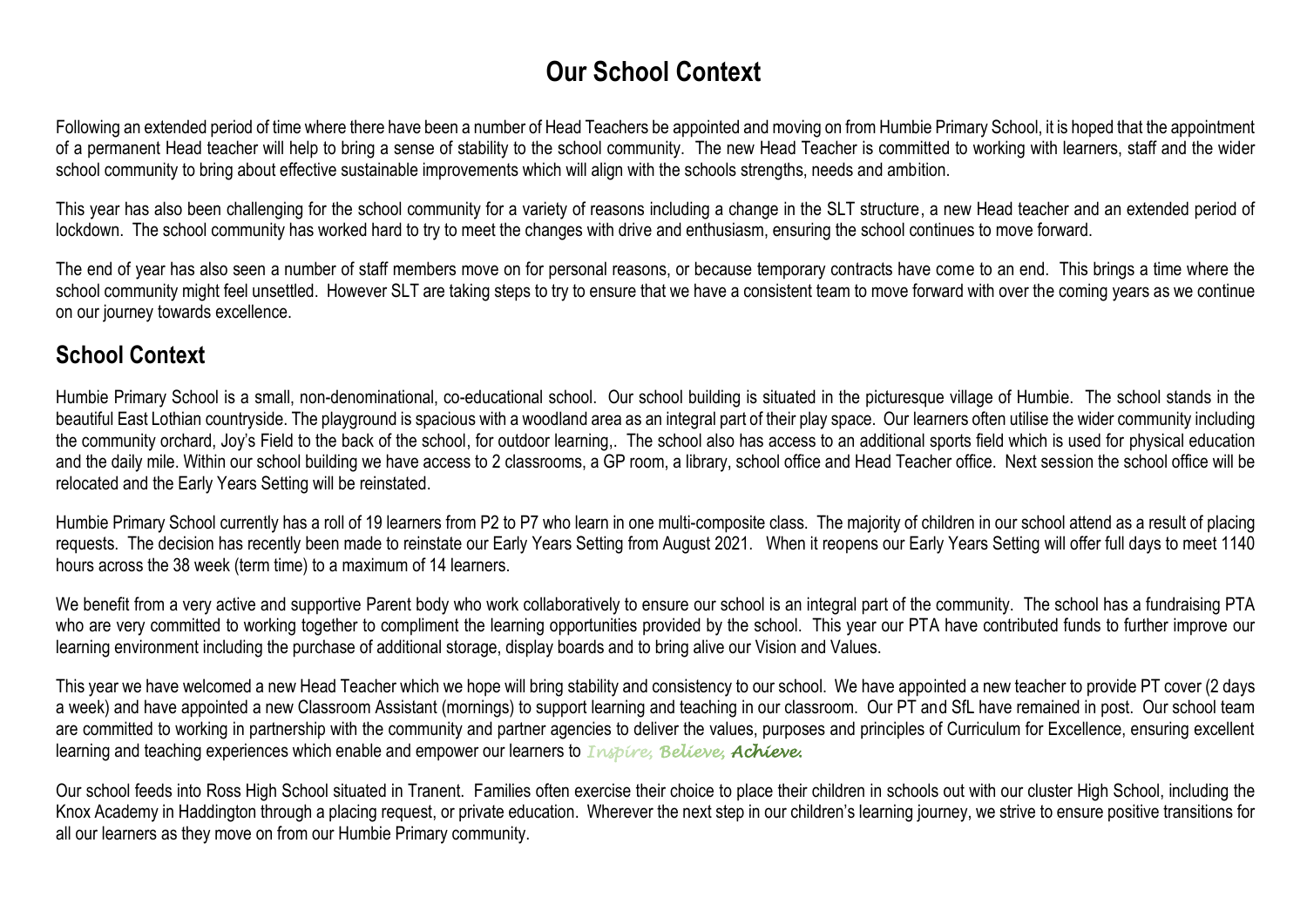Humbie is part of the Tranent ASG and the schools continue to engage in a close, collaborative and supportive relationship. Humbie and Saltoun Primary schools continue to work very closely to develop school improvements, excellent learning and teaching experiences and engage in effective and supportive professional dialogue. Our School Improvement Plans for the next academic session will be a shared with Saltoun Primary School. This allows us to work collegiately to continue our journey to improvement.

The very unique structure provides opportunities as well as challenges. The Head teacher is working with the school's QIO, the HT of Innerwick and Stenton Primary Schools and Education Scotland to explore how we can use the strengths of our school to strive towards best outcomes for all learners, who are engaged in purposeful learning whilst ensuring we provide all learners with appropriate support, pace and challenge.

Humbie has also embarked upon a 'Small Schools' project where school leaders and practitioners will study how to ensure the best outcomes for our learners whilst learning in and through our unique settings. This year we have accessed and shared CLPL opportunities and have collaborated to ensure the highest quality learning outcomes for all learners.

Following our PT's decision to reduce hours and share the PT post at Saltoun Primary school, Humbie Primary School is recruiting for an experienced and enthusiastic teacher to take the PT role.

# **Vision, Values and Aims**

# **Vision**

In Humbie Primary School, we are committed to offering high quality learning experiences that are relevant, challenging and enjoyable. Our school vision, *Inspire, Believe, Achieve* sets our shared belief that we are all *Inspired* in our learning, *Believe* we can be the best learner we can and we will all *Achieve* our potential.

Our central role, as staff is to provide excellent teaching, high quality resources and carefully planned learning opportunities, to encourage and support all learners to achieve their potential in their lives – both what they can do now and what they will do in the future.

## **Values**

Our vision at Humbie Primary School is underpinned by our set of core values where we are;

*Kind Ambitious Inclusive Resilient Respectful* 



In Humbie Primary School, we aim to develop key learner qualities through our curriculum. We want our young people to be responsible, resourceful, resilient and reflective learners. We have high aspirations for our learners and aim to work in partnership with parents and carers and external agencies to both inspire and support our young people.

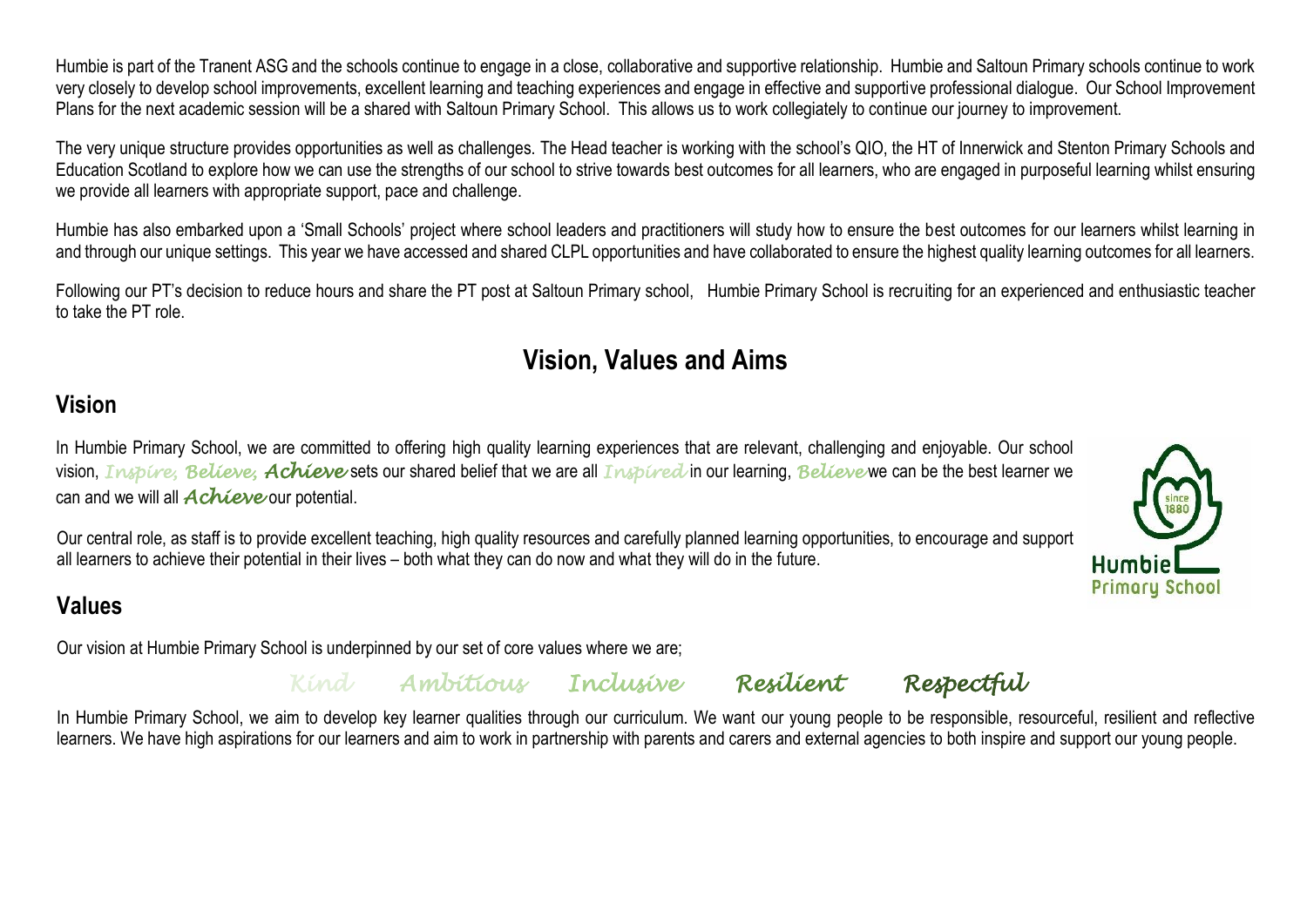## **Aims**

In Humbie Primary School, we actively encourage our learners to:

- Be active participants in their learning process.
- Take personal pride in their own learning.
- Support and encourage each other.

Positive relationships and respect between learners, staff, families, partner agencies and the wider community are crucial to enabling excellent Learning and Teaching. We work together to support our learners to have high aspirations, and ensure appropriate strategies are identified and provided to enable each learner to achieve their goals and positive destinations. We expect that our school values are consistently demonstrated, that we treat each other with respect, and work together to ensure that everyone in our school community feels safe, valued, nurtured and loved.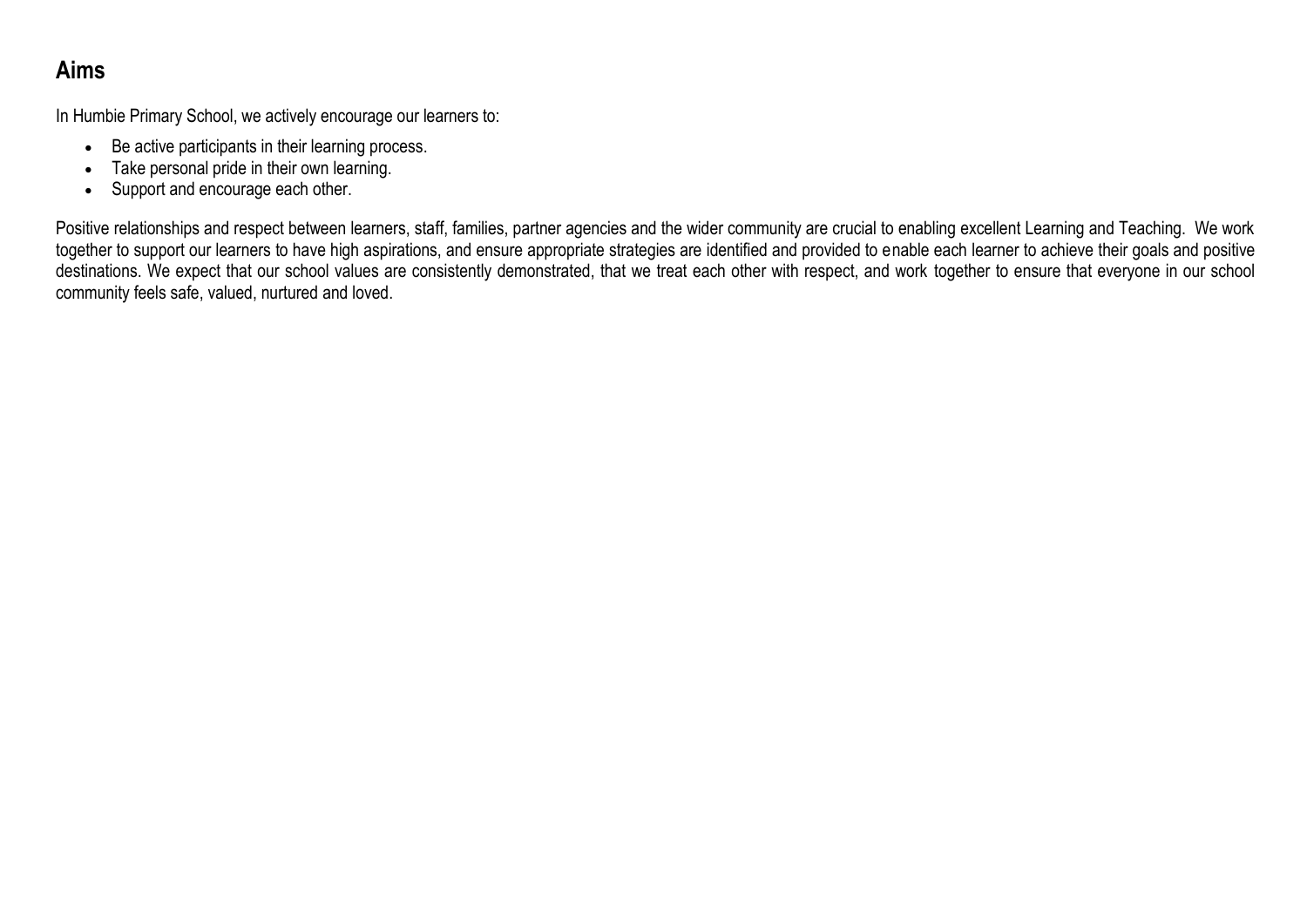#### **National Priorities (NIF)**

In line with the National Improvement Framework, school improvement priorities should clearly articulate with the following 4 key priorities in session 2021/22:

- **Improve attainment, particularly in Literacy and Numeracy**
- **Close the attainment gap between the most and least disadvantaged children**
- **Improve children and young people's health and well-being**
- **Improve employability skills and sustained, positive destinations for all young people (DYW 3 to 18)**

#### **Lo Local Priorities**

#### **East Lothian Council Plan 2017-2022**

#### **R Reducing inequalities within and across communities**

• Implement the recommendations within the Poverty Commission Action Plan

#### **Growing our Economy**

• Reduce unemployment and improve employability

#### **Growing our People**

• Reduce the attainment gap and raise the attainment and achievement of our children and young people and improve the life chances of the most vulnerable people in society

#### **Growing our Communities**

Extend community engagement and decision making and increase community and individual resilience

#### **Growing our Capacity**

Deliver excellent services as effectively and efficiently as possible within our limited resources

#### **East Lothian Education Service Improvement Plan**

- Improve inclusion, wellbeing and equality
- Improve attendance and reduce exclusions
- Raise attainment and achievement, particularly the lowest 20%, LAC and ASN in relation to:
	- o Early Level attainment at Primary 1
	- o Attainment in Writing for the BGE
	- o Closing the poverty related attainment gap for our most disadvantaged learners
	- o Closing the gender related attainment gap
	- o Improving transitions for pupils at BGE S1-S3.
- Improve positive destinations, particularly the lowest 20%, LAC and ASN
- Improve the % of schools and early learning and childcare settings evaluated as good or better across the NIF quality indicators

School Priorities – identify three or four main priorities only. Please take account of the new developments towards a self-improving schools approach and focus on curriculum development and pedagogy of learning, teaching and assessment. Use the following HGIOS4 & equivalent HGIOELC QIs as a guide towards addressing the areas for improvement identified:

- 1.3 Leadership of change
- 2.3 Learning, teaching and assessment
- 3.1 Inclusion, equality and wellbeing
- 3.2 Raising attainment and achievement





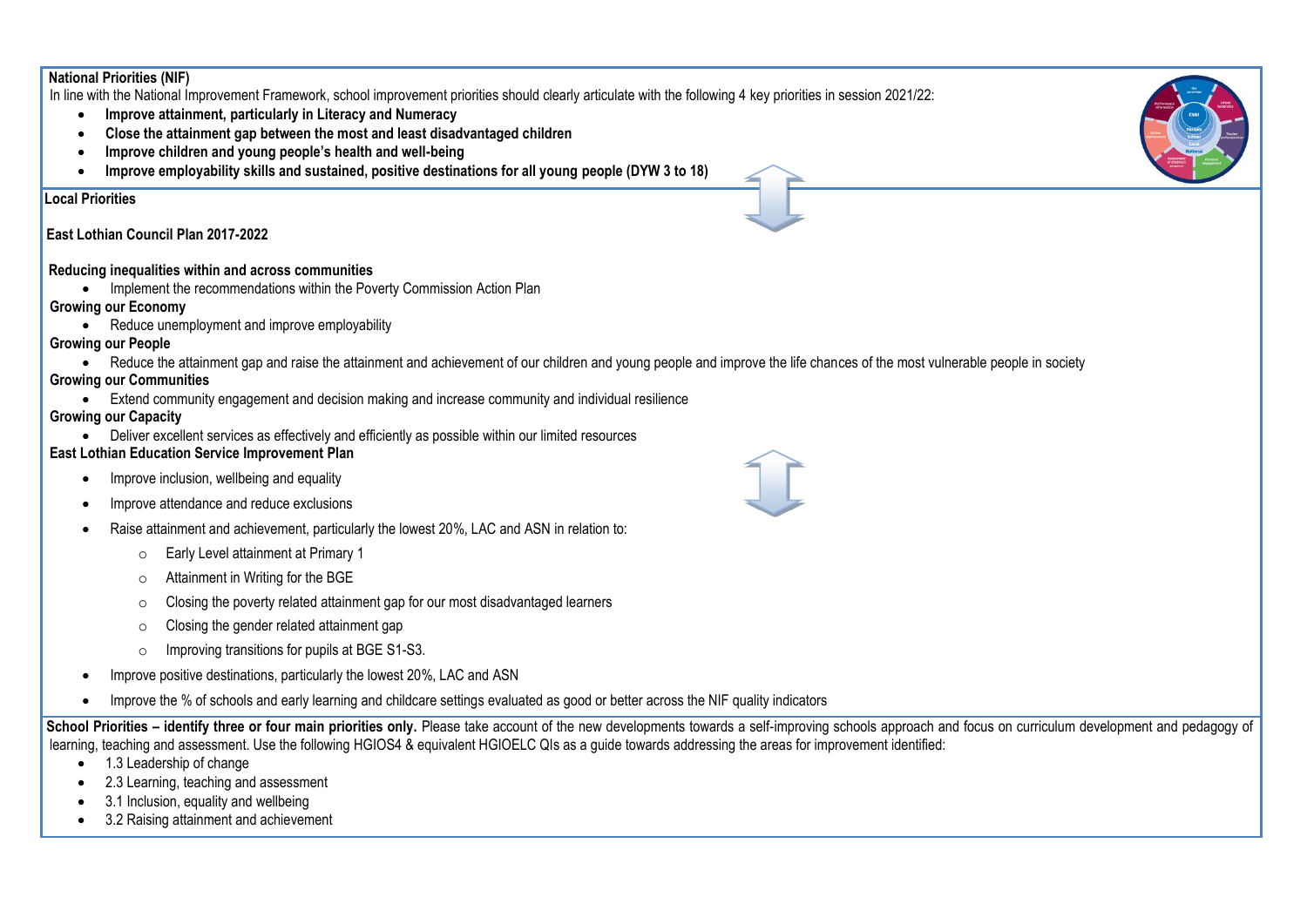| <b>PRIORITY 1: RAISING ATTAINMENT (3.2)</b>                                                                                                                                                                                                                                                                                                                                                                                                                                                                                                                                                                                                                                                                                                                                                                                                                                                                                                                                                                                                                                                                                                                                                                                                                                                                                                                                                                                                                                                                                                                                                                                                                                                                                                                                                                                                                                                                                                                                          |                                                                                                                                                                                                                                                                                                                                                                                                                                                                                                                                                                                                                         |                                                                                     |                                                                                                                                                                                                                                                                                                                                                                                                                                                                                                                                                                                                                                                                                                                                                                                                                                                                                                                                                                                                                                                                                                                                                                                                                                                                                                                                                                                                                                                                                                                                                                                                                                                                                                                                                                                                                                                                                                                                                                                                                                |  |  |  |
|--------------------------------------------------------------------------------------------------------------------------------------------------------------------------------------------------------------------------------------------------------------------------------------------------------------------------------------------------------------------------------------------------------------------------------------------------------------------------------------------------------------------------------------------------------------------------------------------------------------------------------------------------------------------------------------------------------------------------------------------------------------------------------------------------------------------------------------------------------------------------------------------------------------------------------------------------------------------------------------------------------------------------------------------------------------------------------------------------------------------------------------------------------------------------------------------------------------------------------------------------------------------------------------------------------------------------------------------------------------------------------------------------------------------------------------------------------------------------------------------------------------------------------------------------------------------------------------------------------------------------------------------------------------------------------------------------------------------------------------------------------------------------------------------------------------------------------------------------------------------------------------------------------------------------------------------------------------------------------------|-------------------------------------------------------------------------------------------------------------------------------------------------------------------------------------------------------------------------------------------------------------------------------------------------------------------------------------------------------------------------------------------------------------------------------------------------------------------------------------------------------------------------------------------------------------------------------------------------------------------------|-------------------------------------------------------------------------------------|--------------------------------------------------------------------------------------------------------------------------------------------------------------------------------------------------------------------------------------------------------------------------------------------------------------------------------------------------------------------------------------------------------------------------------------------------------------------------------------------------------------------------------------------------------------------------------------------------------------------------------------------------------------------------------------------------------------------------------------------------------------------------------------------------------------------------------------------------------------------------------------------------------------------------------------------------------------------------------------------------------------------------------------------------------------------------------------------------------------------------------------------------------------------------------------------------------------------------------------------------------------------------------------------------------------------------------------------------------------------------------------------------------------------------------------------------------------------------------------------------------------------------------------------------------------------------------------------------------------------------------------------------------------------------------------------------------------------------------------------------------------------------------------------------------------------------------------------------------------------------------------------------------------------------------------------------------------------------------------------------------------------------------|--|--|--|
| Actions                                                                                                                                                                                                                                                                                                                                                                                                                                                                                                                                                                                                                                                                                                                                                                                                                                                                                                                                                                                                                                                                                                                                                                                                                                                                                                                                                                                                                                                                                                                                                                                                                                                                                                                                                                                                                                                                                                                                                                              | Drivers for Improvement (highlight)                                                                                                                                                                                                                                                                                                                                                                                                                                                                                                                                                                                     | When/Who                                                                            | Impact/Evidence                                                                                                                                                                                                                                                                                                                                                                                                                                                                                                                                                                                                                                                                                                                                                                                                                                                                                                                                                                                                                                                                                                                                                                                                                                                                                                                                                                                                                                                                                                                                                                                                                                                                                                                                                                                                                                                                                                                                                                                                                |  |  |  |
| Improvement in attainment with a particular focus on P1<br>• Continue to implement the Learning, Teaching and Assessment<br>Policy ensuring consistent, high quality learning and teaching<br>across all stages<br>. Continue to implement regular, robust tracking and monitoring<br>meetings that enable professional dialogue, identify strengths and<br>barriers to leaning, and identify next steps in learning for all learners<br>. Implement and follow QA calendar which focuses rigorously on<br>Monitoring and Tracking to improve learning and teaching<br>• Implement consistent learning and teaching approaches to improve<br>attainment in literacy<br>• Regular moderation to ensure consistent learning and teaching<br>approaches, and a develop a shared understanding and<br>expectation of achieving a level<br>• Increase levels of parental engagement in literacy<br>Whole School Development in the Teaching of Reading<br>• Continue to evaluate and improve how reading is taught, utilising<br>consistent high quality learning and teaching approaches<br>• Staff training in high quality learning and teaching approaches in<br>reading<br>• Ensure a clear progression of skills from Early Years Setting to P7<br>is in place<br>• Implement an assessment calendar where there are clear windows<br>to use summative assessment to evidence and triangulate learners<br>progress in reading<br>Developing the Assessment of Writing<br>• Continue to evaluate and improve how writing is taught, utilising<br>consistent high quality learning and teaching approaches<br>. Implement a whole school tool to effectively assess writing skills<br>ensuring consistency across all stages<br>• Ensure that there is a clear progression of skills from Early Years<br>Setting to P7<br>• Implement an assessment calendar where there are clear windows<br>to use summative assessment to evidence and triangulate learners<br>progress in writing | <b>Raising Attainment Driver</b><br><b>• Early Level attainment at Primary 1</b><br>• Attainment in Writing for the BGE<br>• Closing the poverty related attainment<br>gap for our most disadvantaged<br>learners<br>• Closing the gender related attainment<br>gap<br>• Improving transitions for pupils at BGE<br>S1-S3.<br><b>NIF Driver</b><br>School leadership<br>$\overline{2}$ .<br>Teacher professionalism<br>Parental engagement<br>3.<br>Assessment of children's<br>progress<br>School improvement<br>6.<br>Performance information<br><b>East Lothian Sails</b><br>Leadership<br>Learning<br>Relationships | May 2022<br>DC<br>May 2022<br>МT<br>All staff<br>Oct 2021<br><b>JN</b><br>All staff | • Increased learner engagement and participation in learning across the stages<br>• All learners achieve expected levels by the end of P1, P4 and P7<br>• Learners will confidently use literacy skills in a range of contexts across the<br>curriculum<br>• Parents and carers will feel better equipped to support their child's learning in<br>literacy<br>• Evidence from regular Tracking and Monitoring meetings will identify key<br>trends in learning and how these have been addressed<br>• Use of Scottish government teacher and Classroom assistant will provide a<br>focus on the delivery of Reading and Numeracy interventions<br>• Teaching staff will provide informed and consistent ACEL data across all<br>levels<br>• Consistent approaches to evidencing learning, teaching and assessment<br>(Snapshot jotters? Assessment folders?)<br>• Staff will use consistent approaches to ensure high quality learning and<br>teaching experiences in reading e.g. a weekly overview of what good practice<br>looks like in our school<br>• All learners needs are met to allow them to fully engage in their learning, to<br>progress and achieve<br>• Use of data will identify strengths and barriers to learning and will ensure gaps<br>in learning are effectively addressed<br>• Learners will be begin to identify and to discuss their next steps in learning<br>and how they will achieve these<br>• Staff will use consistent approaches to ensure high quality learning and<br>teaching experiences in writing e.g. an expectation overview of what good<br>practice looks like in our school<br>• All learners needs are met to allow them to fully engage in their learning, to<br>progress and achieve<br>. Use of data will identify any significant trends in strengths and barriers to<br>learning and will ensure gaps in learning are effectively addressed<br>• Learners will be more confident in knowing and discussing their next steps in<br>learning and how they will achieve these |  |  |  |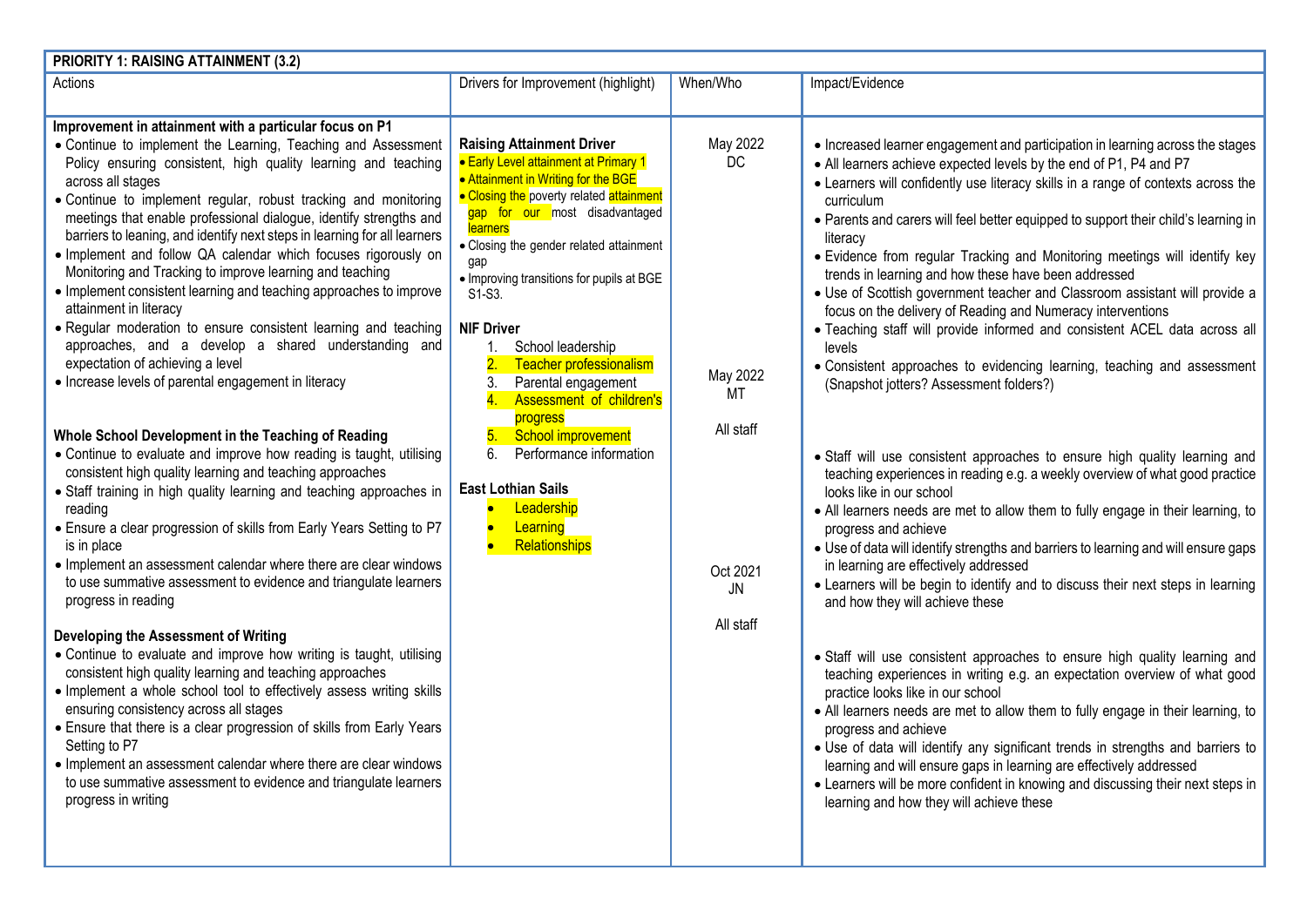| Targeted Interventions in Reading, Writing and Numeracy                                                                                       |                          |                                                                                                                                                                              |
|-----------------------------------------------------------------------------------------------------------------------------------------------|--------------------------|------------------------------------------------------------------------------------------------------------------------------------------------------------------------------|
| • Additional Scottish Government funded teacher and Classroom                                                                                 | Oct 2021                 | . Learners receiving targeted interventions will continue to close the gap                                                                                                   |
| Assistant to deliver targeted interventions in Reading and                                                                                    | DC/NB                    | towards their expected levels by the end of P1, P4 and P7, or make progress                                                                                                  |
| Numeracy                                                                                                                                      |                          | against any individual milestones                                                                                                                                            |
| . Use of data to identify barriers to learning and informed targeted<br>interventions will ensure gaps in learning are effectively addressed. | Support staff            | • Regular assessment to measure impact of targeted interventions for each<br>identified learner                                                                              |
| • Begin to implement a cohesive approach between SfL, support staff<br>and class teacher ensuring that everyone is working together to        | All staff                | • Regular review of targeted interventions in place, to ensure it continues to<br>meet the needs of each learner                                                             |
| meet the needs of all learners                                                                                                                |                          | • All staff will have a shared language for learning which will enhance our<br>Nurturing approaches                                                                          |
|                                                                                                                                               |                          | • Staff will feel more confident and better equipped to identify and address<br>barriers to learning                                                                         |
|                                                                                                                                               |                          | . Robust data will ensure SfL will have a clear focus in what a learners<br>individual needs are and plan and implement specific, tailored interventions<br>to close the gap |
|                                                                                                                                               |                          | • Focus learning of targeted interventions will be part of daily in class learning<br>and teaching                                                                           |
|                                                                                                                                               |                          | • Learners will know what their next steps in learning are and will be able to<br>discuss how they will achieve this                                                         |
|                                                                                                                                               |                          | • Learners will be fully engaged in targeted and class learning and teaching                                                                                                 |
|                                                                                                                                               |                          |                                                                                                                                                                              |
| <b>Early Years Setting Specific</b>                                                                                                           | Aug 2021                 |                                                                                                                                                                              |
| • Early Years Setting Policy and Guidance aligns with school                                                                                  | SEYP/DC/WH/MT            | • Ensure the curriculum we follow is in line with Local and National Guidacne<br>and expectations.                                                                           |
| documentation                                                                                                                                 | Ongoing<br>SEYP/DC/WH/MT | • Early Years QA calendar aligns with the school QA calendar is beginning to<br>provide evidence of progression across school, from Early Years to P7                        |
|                                                                                                                                               |                          |                                                                                                                                                                              |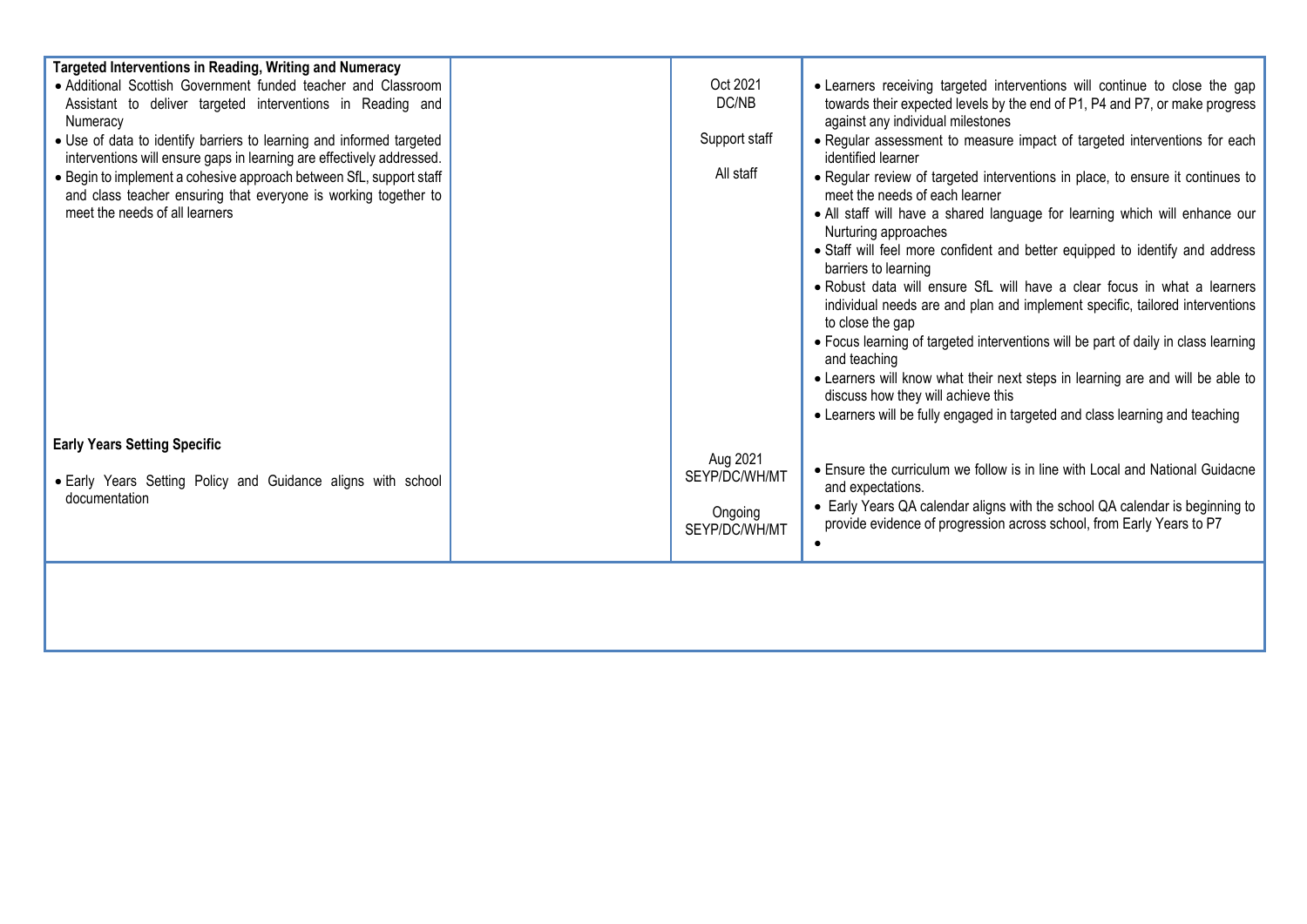| PRIORITY 2: Leadership of Change (1.3)                                                                                                                                                                                  |                                                                                                                                               |                                 |                                                                                                                                                                                                                                                                                                                                                                                                                                                                                                                                                                                                                                                                                                                                                                                     |  |  |
|-------------------------------------------------------------------------------------------------------------------------------------------------------------------------------------------------------------------------|-----------------------------------------------------------------------------------------------------------------------------------------------|---------------------------------|-------------------------------------------------------------------------------------------------------------------------------------------------------------------------------------------------------------------------------------------------------------------------------------------------------------------------------------------------------------------------------------------------------------------------------------------------------------------------------------------------------------------------------------------------------------------------------------------------------------------------------------------------------------------------------------------------------------------------------------------------------------------------------------|--|--|
| Actions                                                                                                                                                                                                                 | Drivers for Improvement (highlight)                                                                                                           | When/Who                        | Impact/Evidence                                                                                                                                                                                                                                                                                                                                                                                                                                                                                                                                                                                                                                                                                                                                                                     |  |  |
| Strengthen Relationships across our School Community<br>. Continue to identify strategies to underpin priorities identified<br>collegiately in the SIP including opportunities to engage in<br>leadership at all levels | <b>NIF Driver</b><br>School leadership<br>Teacher professionalism<br><b>Parental engagement</b><br>4.<br>Assessment of children's<br>progress | MAY 2022<br>DC<br>All staff     | • SIP meetings with Key Stakeholders to share ongoing progress of school<br>improvement<br>• Staff members undertake opportunities to take a lead role in school priorities<br>Staff will have clear remits and areas of responsibility to enable them to be<br>active leaders of change.                                                                                                                                                                                                                                                                                                                                                                                                                                                                                           |  |  |
| • Embed our Vision, Values & Aims and our Curriculum Rationale                                                                                                                                                          | School improvement<br>6.<br>Performance information<br><b>East Lothian Sails</b><br>Leadership<br>$\bullet$<br>Learning<br>Relationships      | Oct 2021<br>DC<br>All staff     | • A Family and Learner friendly version of the SIP and CR will be shared with<br>the wider school community<br>• Evidence of bringing our Vision and Values to life is gathered<br>• Star of the Week and 'Above and Beyond' certificates will include school<br>logo and be clearly linked to Vision and Values<br>• School logo will be evident around the school and will be clearly placed on<br>all school communication<br>• Learner voice will be included on our Curriculum Rationale<br>• Key documents will make clear links with school vision, values and aims                                                                                                                                                                                                          |  |  |
| • Continue to review and implement effective policy                                                                                                                                                                     |                                                                                                                                               | May 2022<br><b>SLT</b>          | • A cycle of review and implementation will ensure all policies are relevant<br>and fit for purpose<br>• Evidence of engagement and consultation with Key Stakeholders regarding<br>key policy e.g. Positive Behaviour Expectations ensures consistent shared<br>understanding of key policies<br>• Share Key polices with parents including Website, Group-call and Parents<br>Google Classroom                                                                                                                                                                                                                                                                                                                                                                                    |  |  |
| • Continue to find ways to better communicate with and engage with<br>the extended parent body                                                                                                                          |                                                                                                                                               | May 2022<br>DC/AMc<br>All staff | • Strategies to share learning with families, parents and carers<br>• Find methods how to better engage with families, parents and carers.<br>Current methods newsletters, Twitter, group-call, Parent Council, website<br>and SLT meet and greet (mornings)<br>. Parent workshops (online if required) to share learning and teaching<br>strategies used in school and how families, parents and carers can be<br>involved in their child's learning journey<br>• SIP parent sessions to allow families, parents and carers to find out more<br>about and contribute to SIP priorities.<br>• Creation of Parent Google Class room permitting families parents and<br>carers to communicate with school SLT<br>• Families feel supported and valued as part of the school community |  |  |
| • Ensure collegiate time is used effectively to achieve SIP priorities<br>and in-house CLPL is driven by staff needs to further enhance their<br>practice and meet the needs of learners                                |                                                                                                                                               | Aug 2021<br>DC                  | • Calendar of CAT, In-Service etc. is clearly linked to SIP<br>• Quality Assurance and moderation build evidence of improvement<br>• Staff will lead and deliver high quality CLPL that aligns with SIP priorities<br>Partner agencies will deliver bespoke CLPL identified by staff as necessary<br>to improve the needs of learners                                                                                                                                                                                                                                                                                                                                                                                                                                               |  |  |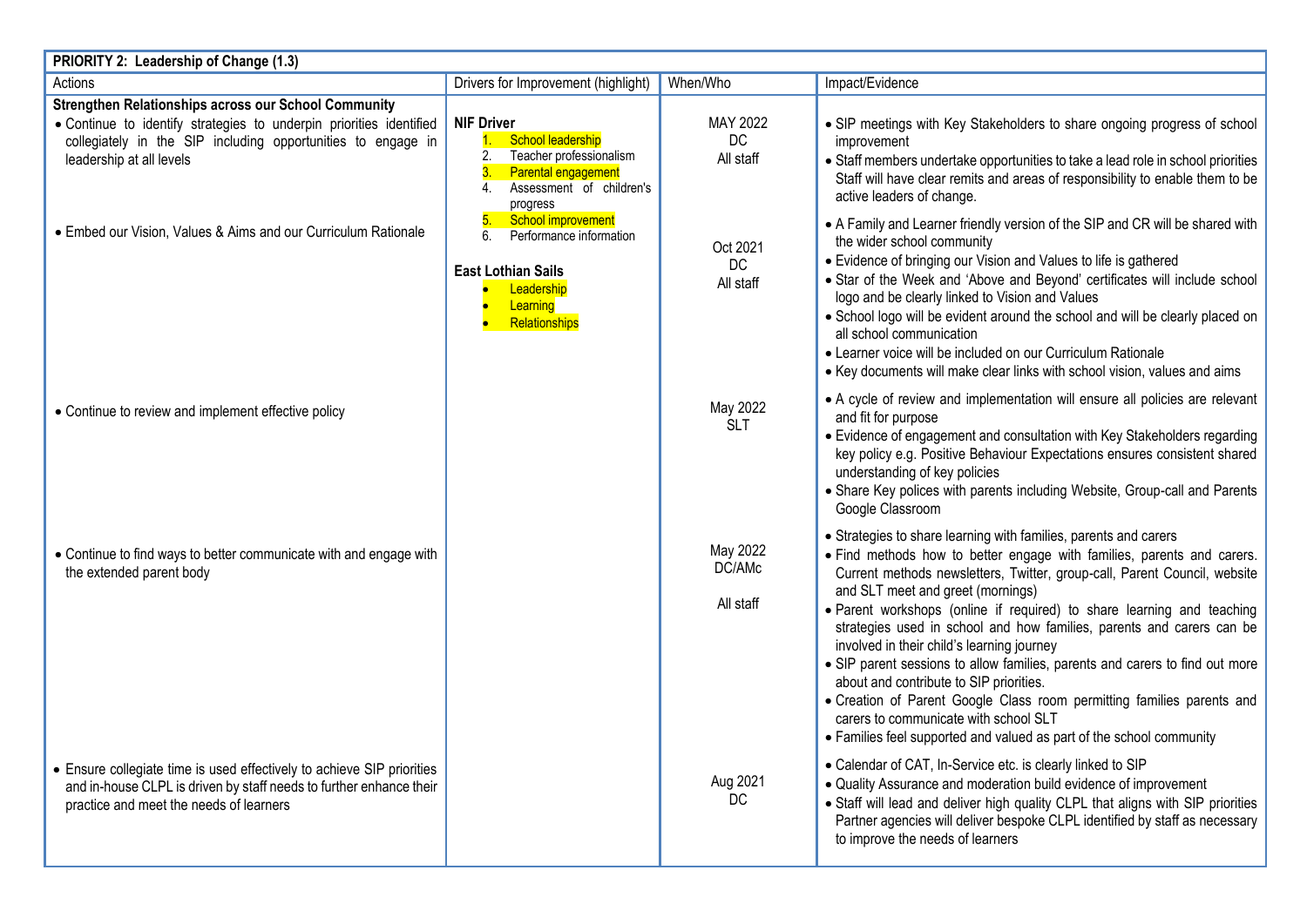| Implement the change to 1140 hrs for the Early Years Setting                                                             |                       |                                                                                                                                                                                                                                                                                                                                                                                                                                                                                                                                                                                                                                                                                                                                                                                                                                                   |
|--------------------------------------------------------------------------------------------------------------------------|-----------------------|---------------------------------------------------------------------------------------------------------------------------------------------------------------------------------------------------------------------------------------------------------------------------------------------------------------------------------------------------------------------------------------------------------------------------------------------------------------------------------------------------------------------------------------------------------------------------------------------------------------------------------------------------------------------------------------------------------------------------------------------------------------------------------------------------------------------------------------------------|
| • Set up a new Nursery base                                                                                              | DC/WH/SEYP            | • Equipment/ location/ set up is appropriate<br>• Set up in line with CI documentation<br>• Outdoor space is safely allocated to nursery<br>• Clear pick up and drop off areas identified<br>• Clear Health and Safety guidelines are established<br>• Nursery Policy and expectations available and shared<br>• Information re new set up shared with families and children                                                                                                                                                                                                                                                                                                                                                                                                                                                                      |
| • Identify staff team members<br>• Create time for planning and development<br>• Maintaining High Standards for Children | DC/SEYP               | • Recruitment of EYP<br>• Ensure staff are committed to ensuring best outcomes for children<br>• Appropriate QA and moderation in line with the school expectations<br>ensuring progression across our school from Early Years to P7<br>• Encourage appropriate CLPL to continue to deliver high quality learning<br>experiences that are rooted in sound pedagogy and research<br>• Staff handbook for new/supply staff sharing key information about how the<br>EY operates and maintains high standards                                                                                                                                                                                                                                                                                                                                        |
| • Smooth transition for children to access 1140 hours                                                                    | Ongoing<br>SEYP/DC/WH | . Local Authority and National Guidelines are implemented effectively<br>ensuring a safe environment for all<br>· Provide an Early Years setting where everyone feels happy, safe and<br>secure<br>• Effective supports in place for children, Families, Parents & Carers and for<br>all staff<br>• Staff focus on building strong, trusting relationships with children, Families,<br><b>Parents and Carers</b><br>• Effective methods for communication throughout the children's time at our<br>Early Years Setting including Parent Board, Newsletters, Twitter and<br>Website<br>• EY parent book to share key information and FAQ about the EY setting<br>• Timetable of regular communication and 'check-ins' and clear methods of<br>how to contact EY staff or SLT if child/parent is feeling anxious about any<br>aspect of Early Years |
|                                                                                                                          |                       |                                                                                                                                                                                                                                                                                                                                                                                                                                                                                                                                                                                                                                                                                                                                                                                                                                                   |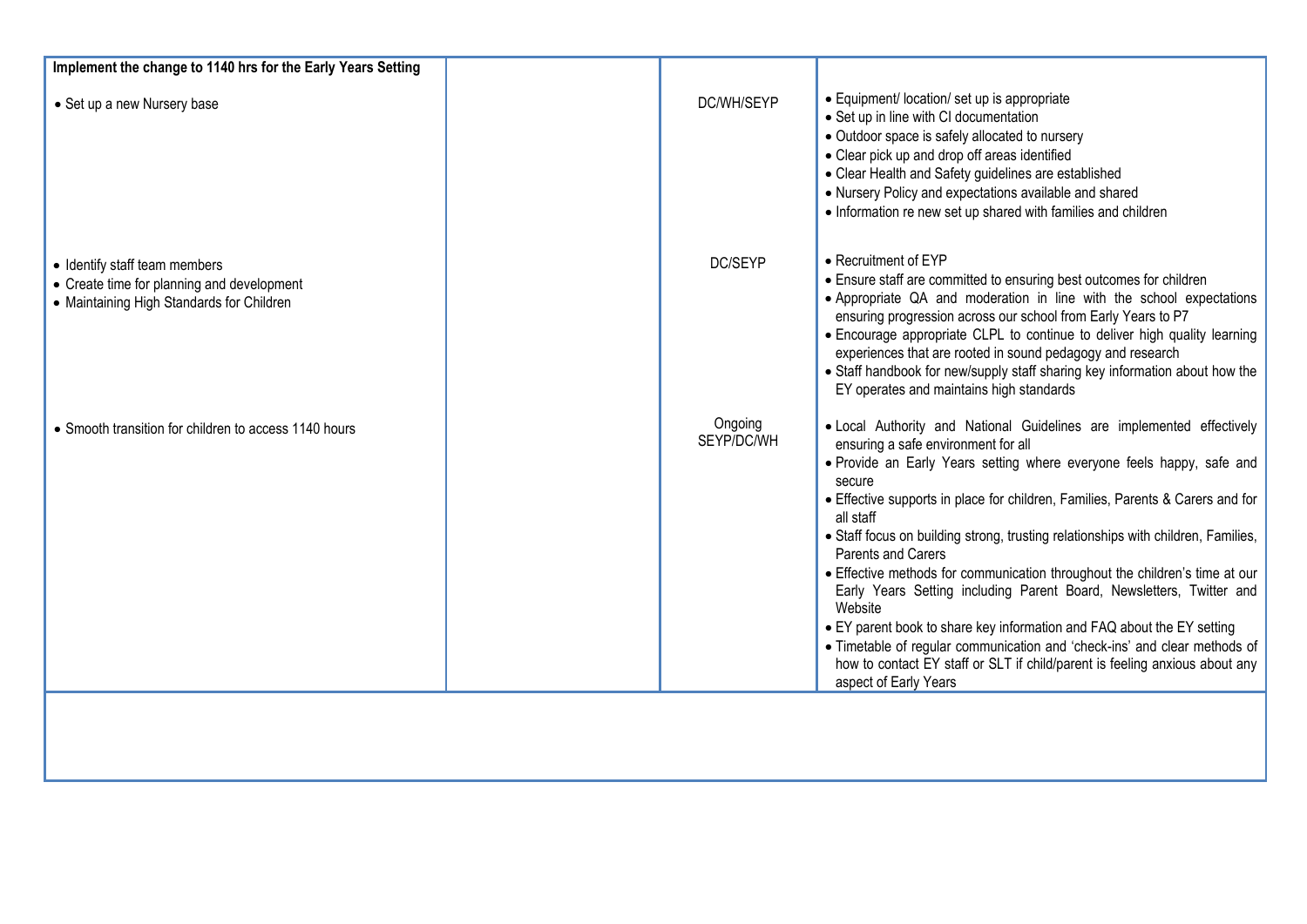| PRIORITY 3: Learning, Teaching and Assessment (2.3)                                                                                                     |                                                                                                                                                                                                                                                                     |                                                                                                        |                                                                                                                                                                                                                                                                                                                                                                                                                                                                                                                                                                                                                                                                                                    |  |  |
|---------------------------------------------------------------------------------------------------------------------------------------------------------|---------------------------------------------------------------------------------------------------------------------------------------------------------------------------------------------------------------------------------------------------------------------|--------------------------------------------------------------------------------------------------------|----------------------------------------------------------------------------------------------------------------------------------------------------------------------------------------------------------------------------------------------------------------------------------------------------------------------------------------------------------------------------------------------------------------------------------------------------------------------------------------------------------------------------------------------------------------------------------------------------------------------------------------------------------------------------------------------------|--|--|
| Actions                                                                                                                                                 | Drivers for Improvement (highlight)                                                                                                                                                                                                                                 | When/Who                                                                                               | Impact/Evidence                                                                                                                                                                                                                                                                                                                                                                                                                                                                                                                                                                                                                                                                                    |  |  |
| • Continue to identify and share best practice to deliver excellent<br>learning and teaching, and to critically evaluate practice                       | <b>NIF Driver</b><br>School leadership<br>$1_{\cdot}$<br>$\overline{2}$ .<br>Teacher professionalism<br>3.<br>Parental engagement<br>4.<br>Assessment of children's<br>progress<br>5. School improvement<br>6. Performance information<br><b>East Lothian Sails</b> | Ongoing<br>D <sub>C</sub><br>All Staff<br>MT - Reading<br>JN - Writing<br>$NB - SfL$<br>AMc - Numeracy | • All staff will continue to make real links between Learning, Teaching and<br>Assessment utilising an effective cycle to inform classroom practice<br>• Learning, Teaching and Assessment Policy will continue to evolve to include<br>agreed strategies that will provide excellent approaches and improved<br>outcomes for learners<br>• Relevant policies created, agreed and used - Reading and Writing<br>• Consistent, progressive strategies to deliver high quality learning and<br>teaching experiences with a focus on reading writing and numeracy, striving<br>to make sure all learners needs are met<br>The attainment gap will begin to close, learners' attainment will rise, and |  |  |
| • Implement the new planning formats across all curricular areas                                                                                        | Leadership<br>Learning<br>Relationships                                                                                                                                                                                                                             | Ongoing<br>DC/AMc                                                                                      | more learners will be on track to meet their appropriate levels<br>. Consistent and manageable approach to planning will provide clear,<br>overarching skills progression and coverage of Es & Os ensuring<br>progressive, high quality learning and teaching experiences across all<br>curricular areas from Early Years to P7<br>. Teaching staff will use planning formats that enable a clearer picture of<br>learning, next steps and opportunities for effective differentiation                                                                                                                                                                                                             |  |  |
| • Extend approaches to moderation across both schools                                                                                                   |                                                                                                                                                                                                                                                                     | Ongoing<br>DC/KP                                                                                       | • Staff more confident in making informed decisions about Achievement of a<br>Level and how to evidence this<br>• Consistent understanding of what Achievement of a Level looks like<br>• Increased confidence in how we are delivering and supporting excellent<br>learning and teaching                                                                                                                                                                                                                                                                                                                                                                                                          |  |  |
| • Continue to develop a Digital Policy across both schools.<br>• Develop a digital skills progression to ensure learning and teaching<br>is appropriate |                                                                                                                                                                                                                                                                     | <b>June 2022</b><br>DC/MT<br><b>Digital Leaders</b>                                                    | • School will have registered for the Digital Schools (Scotland) Award,<br>. Whole school audit identifying strengths and next steps - will provide an<br>action plan to work towards accreditation including strengths and areas of<br>development<br>• Successful accreditation as a digital school<br>• Learners leading SIP priorities and sharing these with families, parents and<br>carers e.g. sharing learning, leading digital learning opportunities etc<br>• Evidence of staff and learners increased competencies in digital skills                                                                                                                                                   |  |  |
| • Ensure high quality of learning and teaching in the Early Years                                                                                       |                                                                                                                                                                                                                                                                     | Ongoing<br>SEYP/DC/MT                                                                                  | • Learners will have greater understanding and ownership of their learning<br>journey and next steps<br>. In collaboration, Early Year staff will plan to improve the quality of learning<br>opportunities and learning environments to enrich children's learning<br>· Practitioners use questioning to encourage children's engagement in<br>learning                                                                                                                                                                                                                                                                                                                                            |  |  |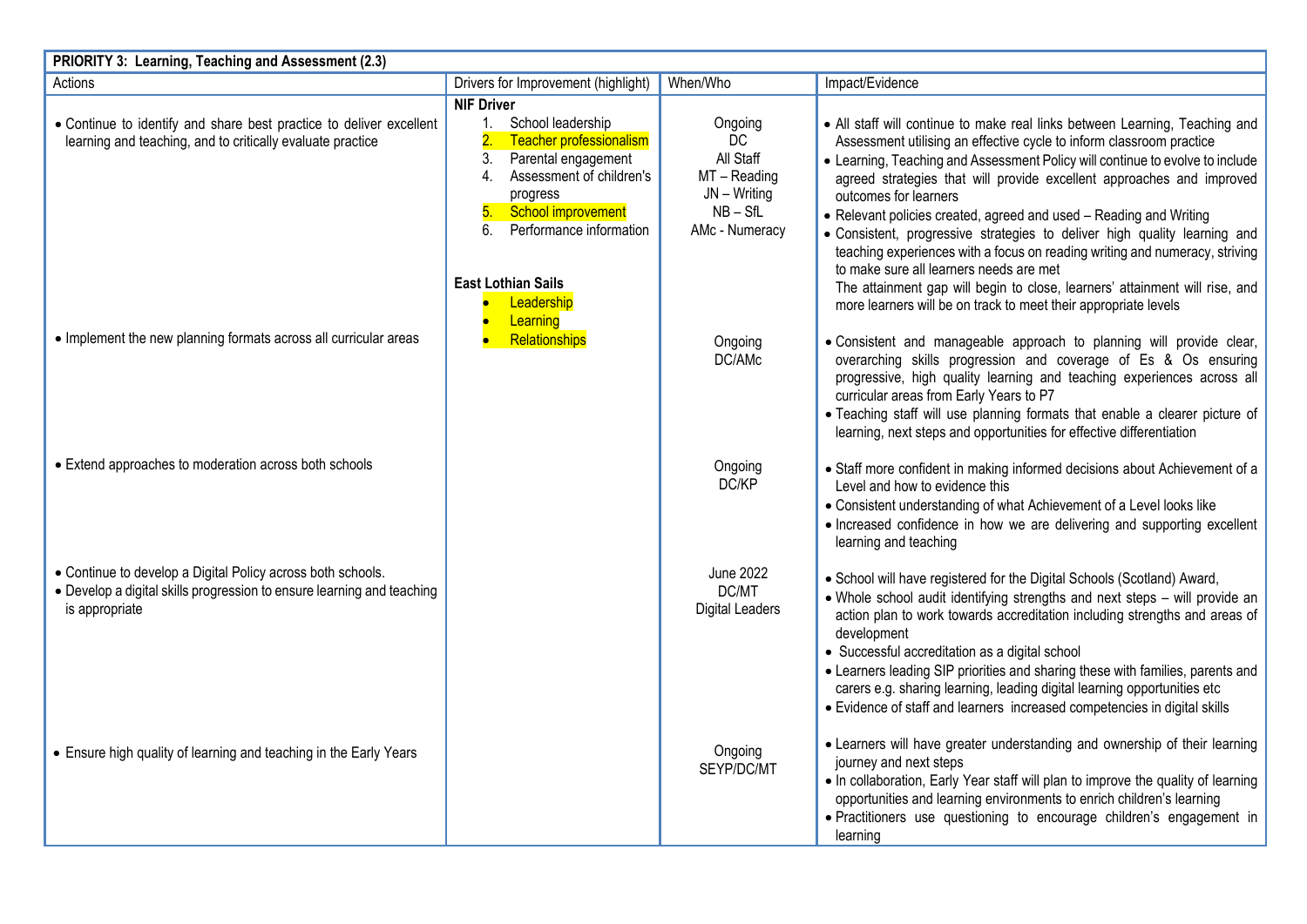|  | • Moderation will demonstrate high quality observations will record<br>meaningful engagement in learning and include the child's voice<br>. Early Years collegiate overview will demonstrate and record CLPL<br>undertaken to improve learning and teaching<br>• Meetings between SLT, SEYP and Support Teacher are minuted and<br>evidence supports |
|--|------------------------------------------------------------------------------------------------------------------------------------------------------------------------------------------------------------------------------------------------------------------------------------------------------------------------------------------------------|
|  |                                                                                                                                                                                                                                                                                                                                                      |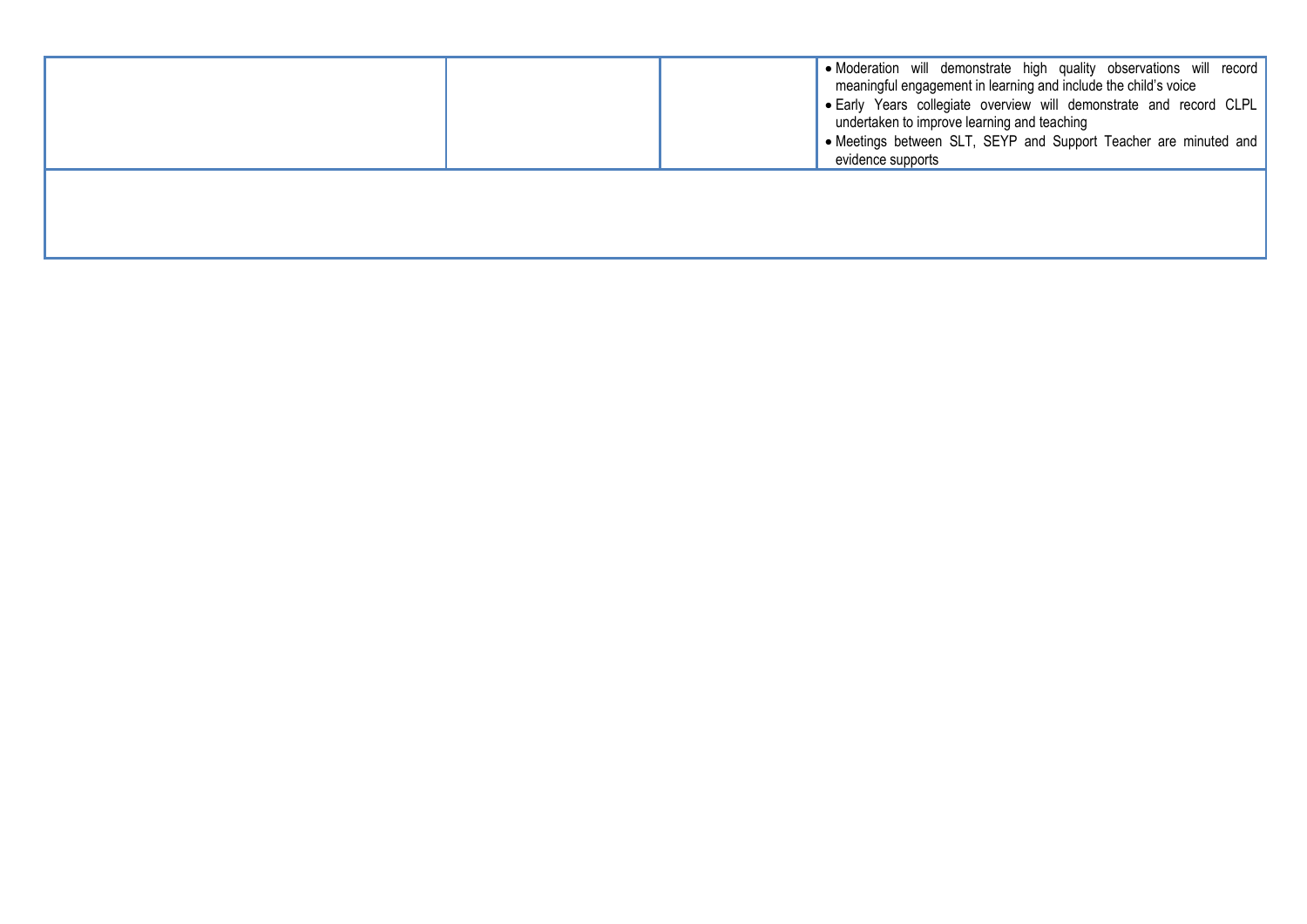| PRIORITY 4: Ensuring Wellbeing, Equality and Inclusion (3.1)                                                                                                                                                                                                                                                   |                                                                                                                                                                                                                                                                                                           |                                           |                                                                                                                                                                                                                                                                                                                                                                                                                                                                                                                                                                                                                                                                                                                                                                                                                                                                                                                                                                                           |  |  |
|----------------------------------------------------------------------------------------------------------------------------------------------------------------------------------------------------------------------------------------------------------------------------------------------------------------|-----------------------------------------------------------------------------------------------------------------------------------------------------------------------------------------------------------------------------------------------------------------------------------------------------------|-------------------------------------------|-------------------------------------------------------------------------------------------------------------------------------------------------------------------------------------------------------------------------------------------------------------------------------------------------------------------------------------------------------------------------------------------------------------------------------------------------------------------------------------------------------------------------------------------------------------------------------------------------------------------------------------------------------------------------------------------------------------------------------------------------------------------------------------------------------------------------------------------------------------------------------------------------------------------------------------------------------------------------------------------|--|--|
| Actions                                                                                                                                                                                                                                                                                                        | Drivers for Improvement (highlight)                                                                                                                                                                                                                                                                       | When/Who                                  | Impact/Evidence                                                                                                                                                                                                                                                                                                                                                                                                                                                                                                                                                                                                                                                                                                                                                                                                                                                                                                                                                                           |  |  |
| Developing an emotionally resilient ethos across our school.<br>• Continue to embed a whole school approach to Nurture, Recovery<br>and Reconnection<br>• Whole school approach to further improving Emotional Literacy<br>• Continue to Deliver Building Resilience Programme to all learners<br>and children | <b>NIF Driver</b><br>School leadership<br>$1_{-}$<br>2.<br>Teacher professionalism<br>Parental engagement<br>$\overline{4.}$<br>Assessment of children's<br>progress<br>School improvement<br>5.<br>6.<br>Performance information<br><b>East Lothian Sails</b><br>Leadership<br>Learning<br>Relationships | Ongoing<br>DC<br>KP<br><b>Whole Staff</b> | • Implement UNCRC Rights - staff and learners will be increasingly confident<br>in discussing the relevance of the rights in everyday aspects of school and<br>learning and teaching<br>• All staff will use restorative approaches to support and encourage learners<br>to consider their feelings and those of others, and in particular the effect<br>their behaviour can have on others.<br>• School values embedded across the whole school<br>• Nurturing Principles embedded in whole school practice to ensure school<br>offers a safe and happy place to learn<br>• Whole school high expectations and setting high standards for all<br>• Implementation of 'Zones of Regulation' to develop a shared language, and<br>understanding of emotional literacy<br>• Learners will be more confident in knowing and using strategies they can<br>utilise when things don't go as expected.<br>• Learner confidence in knowing their own learning, skills and how they can<br>improve |  |  |
| <b>Embedding Meaningful Learner Participation</b><br>• Learner participation is a focus to enhance Well-being, Inclusion<br>and Equality                                                                                                                                                                       |                                                                                                                                                                                                                                                                                                           | May 2022<br>DC/AMc<br>DC/AMc/KP           | • Learners will feel listened to, valued and heard<br>• Introduction of our Learner Participation and Wider Achievement Policy<br>linking to Developing the Young Workforce and Skills for Learning, Life and<br>Work<br>• A review of Pupil Voice Groups (Decision Making Groups) will ensure that<br>learners have a meaningful voice in learning and school improvements<br>• Learners and staff aware of the links between what they are learning and<br>the relevance to the wider community and the world of work<br>• Learner Participation Policy created & shared with wider school community<br>• Wider Curriculum provide an effective vehicle to provide evidence of skills<br>and links effectively to school improvement planning<br>• Continue working towards DSA and Eco Schools awards<br>• Separate Action plans created to work towards DSA & Eco                                                                                                                     |  |  |
| <b>Meeting the Needs of all Leaners</b><br>• Enhance systems put in place last session to ensure the needs of<br>all learners are acknowledged and addressed<br>• Interventions are in place to support learners who are finding it<br>tricky to develop positive reciprocal relationships                     |                                                                                                                                                                                                                                                                                                           | Ongoing<br>NB/DC                          | • Collegiate overviews, staff meeting minutes and training resources evidence<br>ongoing training linked to statutory requirements inc annual CP training.<br>• All staff consistently use the Wellbeing Systems and have more confidence<br>in knowing their statutory requirements affecting the rights, wellbeing and<br>inclusion of all learners<br>• All staff working in collaboration with partner agencies to ensure positive<br>outcomes for all learners<br>• Systems are in place to ensure regular timetabled CPMs are minuted, and<br>key actions are shared with appropriate Key Stakeholders                                                                                                                                                                                                                                                                                                                                                                              |  |  |